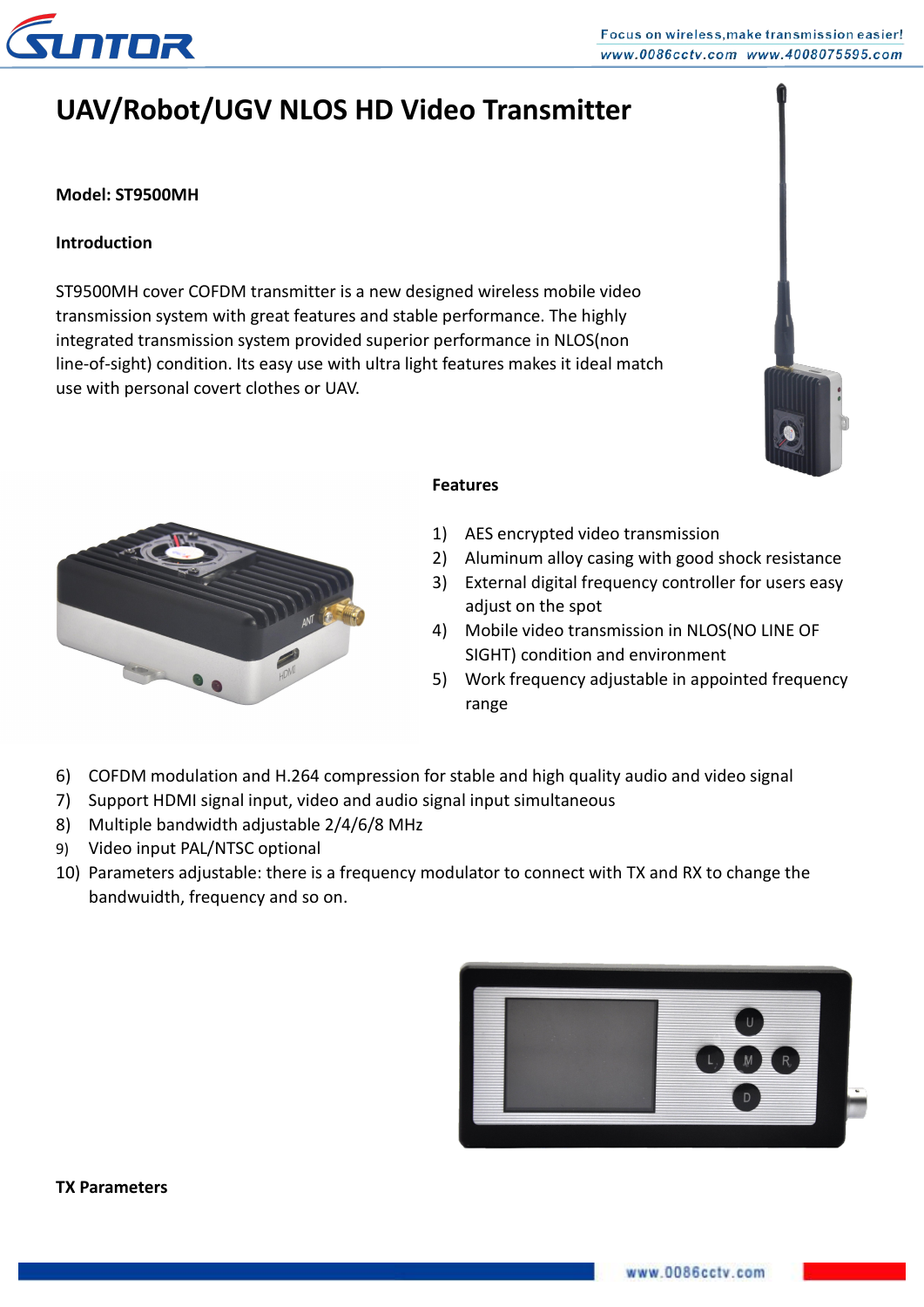

| Power                      |                                                     |  |
|----------------------------|-----------------------------------------------------|--|
| <b>Working Voltage</b>     | DC12V                                               |  |
| <b>Working Current</b>     | 2A                                                  |  |
| <b>RF</b>                  |                                                     |  |
| <b>Working Frequency</b>   | 160MHz~860MHz                                       |  |
| <b>Output Power</b>        | 30dBm                                               |  |
| <b>RF Bandwidth</b>        | $2/4/6/8$ MHz                                       |  |
| Modulation                 | <b>COFDM</b>                                        |  |
| <b>Serial Port</b>         |                                                     |  |
| Data                       | Half-duplex transparent data transmission(OSD UART) |  |
| <b>Serial Port</b>         | Config UART                                         |  |
| System                     |                                                     |  |
| Convolutional Encode ratio | $1/2$ , $2/3$ , $3/4$ , $5/6$ , $7/8$               |  |
| Modulation                 | QPSK/QAM16/QAM64                                    |  |
| <b>IFFT</b>                | 2K/8K                                               |  |
| <b>Guard Interval</b>      | 1/4, 1/8, 1/16, 1/32                                |  |
| <b>HDMI</b>                |                                                     |  |
| Version                    | HDMI mini                                           |  |
| <b>Resolution Ratio</b>    | Max 1080*1920/60P                                   |  |
| <b>Video Encoding</b>      | H.264                                               |  |
| <b>CVBS</b>                |                                                     |  |
| <b>Video Encoding</b>      | H.264                                               |  |
| Video Input Format         | PAL/NTSC                                            |  |
| Encryption                 |                                                     |  |
| Encryption                 | <b>AES 256</b>                                      |  |
| Antenna                    |                                                     |  |
| Omni Antenna               | <b>SMA</b>                                          |  |
| Weight & Dimension         |                                                     |  |
| Weight                     | 130g                                                |  |
| Dimension                  | 75*55*35mm                                          |  |



**RX Parameters**